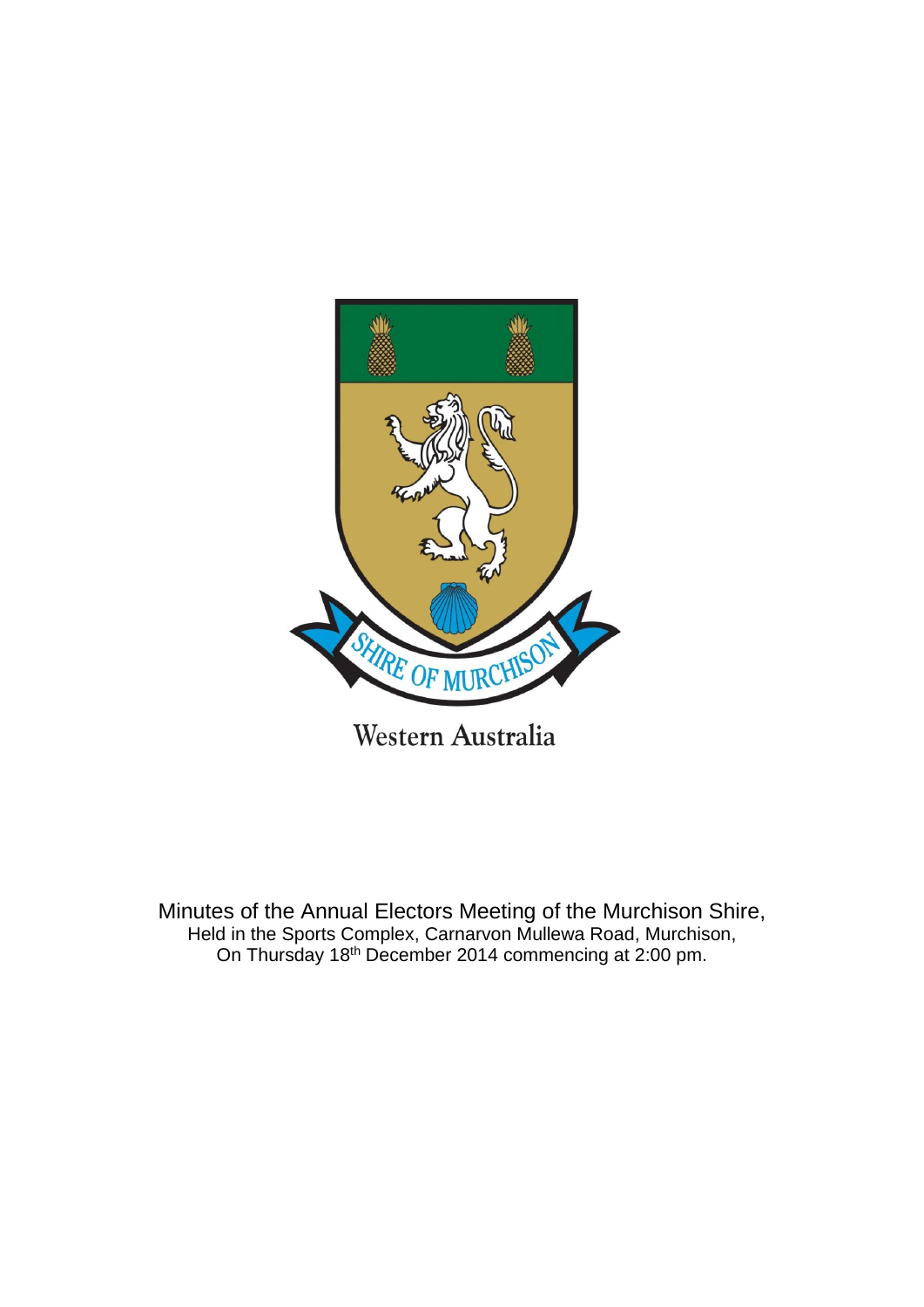# **TABLE OF CONTENTS**

| 3.   |                                                                               |                                                                                                        |  |  |
|------|-------------------------------------------------------------------------------|--------------------------------------------------------------------------------------------------------|--|--|
| 3.1  |                                                                               |                                                                                                        |  |  |
|      |                                                                               |                                                                                                        |  |  |
| 4.1  |                                                                               |                                                                                                        |  |  |
| 4.2  |                                                                               |                                                                                                        |  |  |
| 4.3  |                                                                               |                                                                                                        |  |  |
| 4.4  |                                                                               |                                                                                                        |  |  |
| 5.   |                                                                               |                                                                                                        |  |  |
| 5.1  |                                                                               |                                                                                                        |  |  |
| 5.2  |                                                                               |                                                                                                        |  |  |
|      |                                                                               |                                                                                                        |  |  |
|      |                                                                               |                                                                                                        |  |  |
|      |                                                                               |                                                                                                        |  |  |
|      |                                                                               |                                                                                                        |  |  |
|      |                                                                               |                                                                                                        |  |  |
|      |                                                                               |                                                                                                        |  |  |
|      |                                                                               |                                                                                                        |  |  |
|      |                                                                               |                                                                                                        |  |  |
|      |                                                                               |                                                                                                        |  |  |
|      |                                                                               |                                                                                                        |  |  |
| 5.14 |                                                                               |                                                                                                        |  |  |
| 5.15 |                                                                               |                                                                                                        |  |  |
| 5.16 |                                                                               |                                                                                                        |  |  |
| 5.17 |                                                                               |                                                                                                        |  |  |
| 6.   |                                                                               |                                                                                                        |  |  |
|      | 5.3<br>5.4<br>5.5<br>5.6<br>5.7<br>5.8<br>5.9<br>5.10<br>5.11<br>5.12<br>5.13 | DECLARATION OF OPENING/ANNOUNCEMENT OF VISITORS 3<br>RECORD OF ATTENDANCE/APOLOGIES/LEAVE OF ABSENCE 3 |  |  |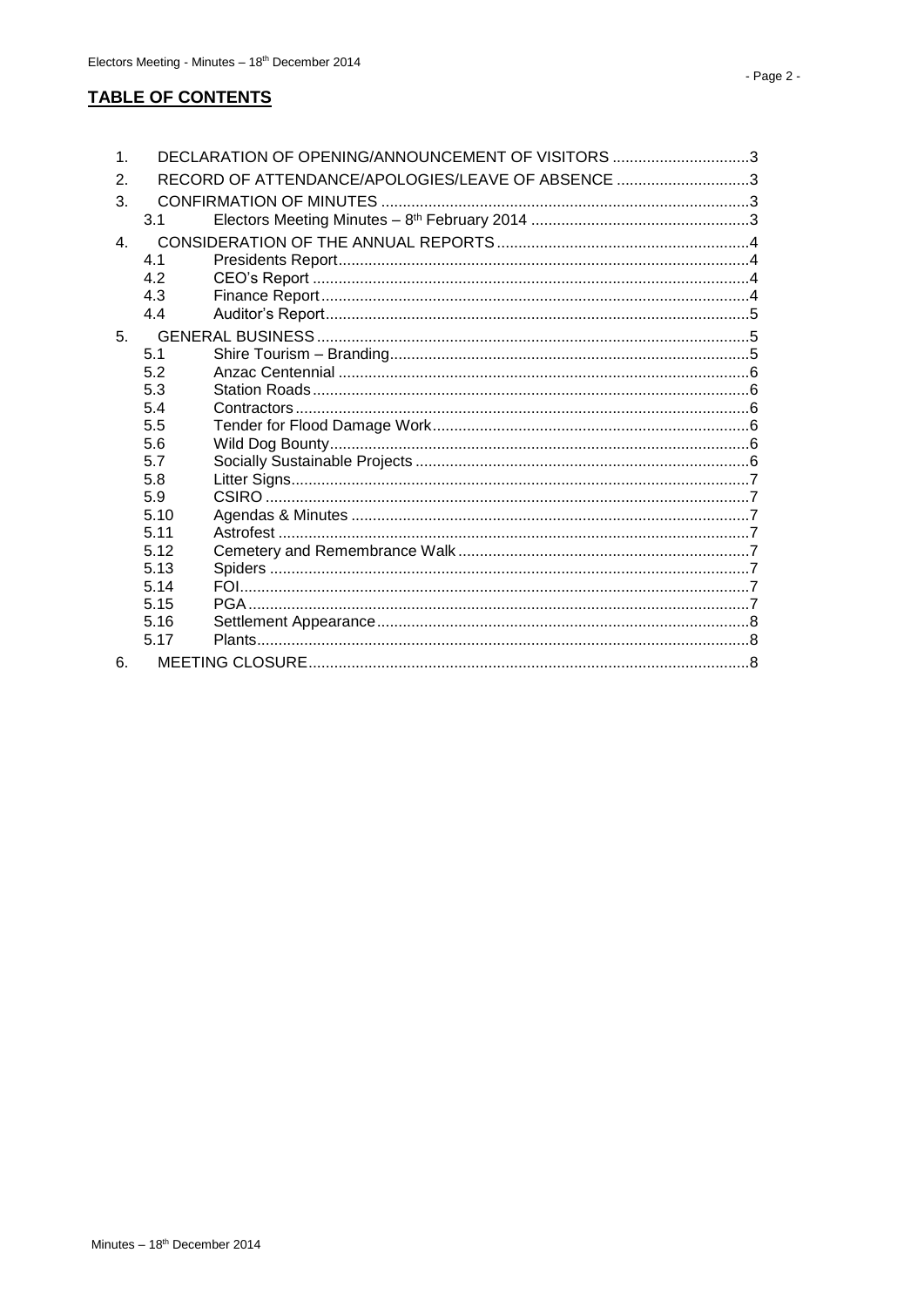<span id="page-2-0"></span>The President declared the meeting open at 2:07 pm and thanked everyone for their attendance.

# <span id="page-2-1"></span>**2. RECORD OF ATTENDANCE/APOLOGIES/LEAVE OF ABSENCE**

#### **Elected Members:**

Shire President, Councillor Mark Halleen Deputy Shire President, Councillor Rossco Foulkes-Taylor Councillor Simon Broad Councillor Paul Squires Councillor Andrew Whitmarsh Councillor Miles Williams

# **Official Staff:**

Chief Executive Officer, Jennifer Goodbourn Senior Finance Officer, Candice Smith

# **Electors:**

Bridget Seaman Reg Seaman Tom Seaman Michael Foulkes-Taylor Jano Foulkes-Taylor Emma Foulkes-Taylor Natalie Broad Stuart Broad Frances Jones David Pollock Colleen Herold William Herold

## **Electors that joined part way through the meeting:**

Sandy McTaggart Trevor Hipper Brian Wundenberg

## **Non-Electors (not eligible to vote)**

Reg Lee Brendan Seaman Tom Foulkes-Taylor Jo Squires

**Apologies:**

Carolyn Halleen

# <span id="page-2-2"></span>**3. CONFIRMATION OF MINUTES**

## <span id="page-2-3"></span>**3.1 Electors Meeting Minutes – 8 th February 2014**

*Moved:* **Simon Broad** *Seconded:* **Paul Squires**

#### **That the Minutes of the Electors Meeting held on the 8 th February 2014 be confirmed as an accurate record of proceedings.**

The President called for questions.

Bridget Seaman asked whether we could provide some instruction to the community on use of the UHF radio duplex system, including which channels cover which areas.

Paul Squires said there were two issues: - the areas covered by channels 1, 6 & 7 and how to use the duplex button and he would like to see some training provided.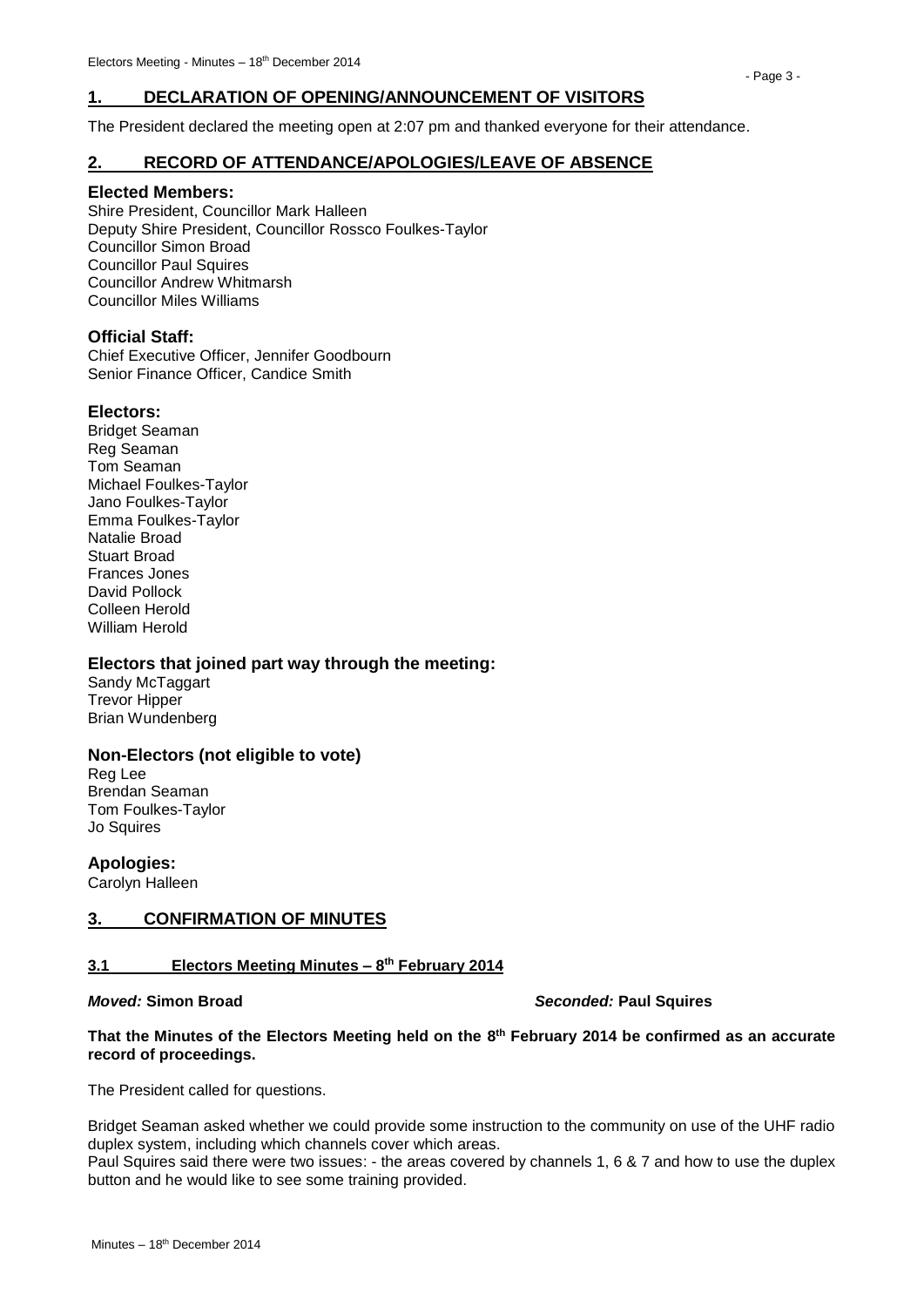Michael Foulkes-Taylor said that it was good to see the dust suppression works now completed on the Beringarra-Pindar Road.

Bridget Seaman asked whether there would now be dust suppression at Bullardoo on the Carnarvon-Mullewa Road.

The shire president advised that dust suppression was required at other stations including Bullardoo, Curbur and Milly Milly and the shire would incorporate further works into the annual budget preparation and future works programme.

Jo Squires said there was a problem at Twin Peaks as the road goes straight through the station. It was suggested that it might be better to move the road around the property.

Paul Squires advised that he had received a shire directive to move the road and was hoping to walk through with the shire and work out a plan.

Emma Foulkes-Taylor said she would give her full support to the moving of the road. Earlier this year she had visitors that got to Twin Peaks and then were unsure they were on the right road so had turned around and gone back – adding some considerable time to their journey.

Bridget Seaman asked where we were with item 5.2 from the last meeting– the community water supply.

The CEO advised that the new tank had been installed and only recently completed with a water meter installed to measure water usage as was required under the water licence. Bridget Seaman asked what the meter was reading and was informed it had not yet been read as it had only been fully completed about 3 weeks ago.

There was further discussion on sinking a second bore to help supply the tank as the one bore is struggling to supply enough to keep the tank topped up.

There being no more discussion, the President called for the vote

**CARRIED UNANIMOUSLY**

# <span id="page-3-0"></span>**4. CONSIDERATION OF THE ANNUAL REPORTS**

#### <span id="page-3-1"></span>**4.1 Presidents Report**

President Halleen read aloud his report for 2013/2014.

#### *Moved***: Frances Jones** *Seconded***: Natalie Broad**

**That the Presidents Report be accepted.**

**CARRIED UNANIMOUSLY**

## <span id="page-3-2"></span>**4.2 CEO's Report**

The CEO read aloud the CEO's report for 2013/2014.

*Moved:* **David Pollock** *Seconded***: Natalie Broad**

**That the CEO's report be accepted.**

**CARRIED UNANIMOUSLY**

## <span id="page-3-3"></span>**4.3 Finance Report**

*Moved:* **Frances Jones** *Seconded:* **Rossco Foulkes-Taylor**

#### **That the Finance Report be accepted**.

The CEO gave a brief overview of the Statement of Comprehensive Income, noting that income for the FY ending June 2014 was more than budgeted due to grants for the Ballinyoo Bridge project being received in May 2014. This money is being held in a separate account pending the commencement of the bridge project. We also received some \$3.8 million from Mitsubishi in payment for the termination of the Crosslands road agreement we had for the Beringarra-Cue Road. This is also being held in a separate reserve account for expenditure on the road as required. All other income and expenditure was as budgeted with no major variances to report.

The CEO also noted that we had been successful in securing the Royalties for Regions Country Local Government funding from 2012-2013. This money appeared to have been lost during 2013-2014, when it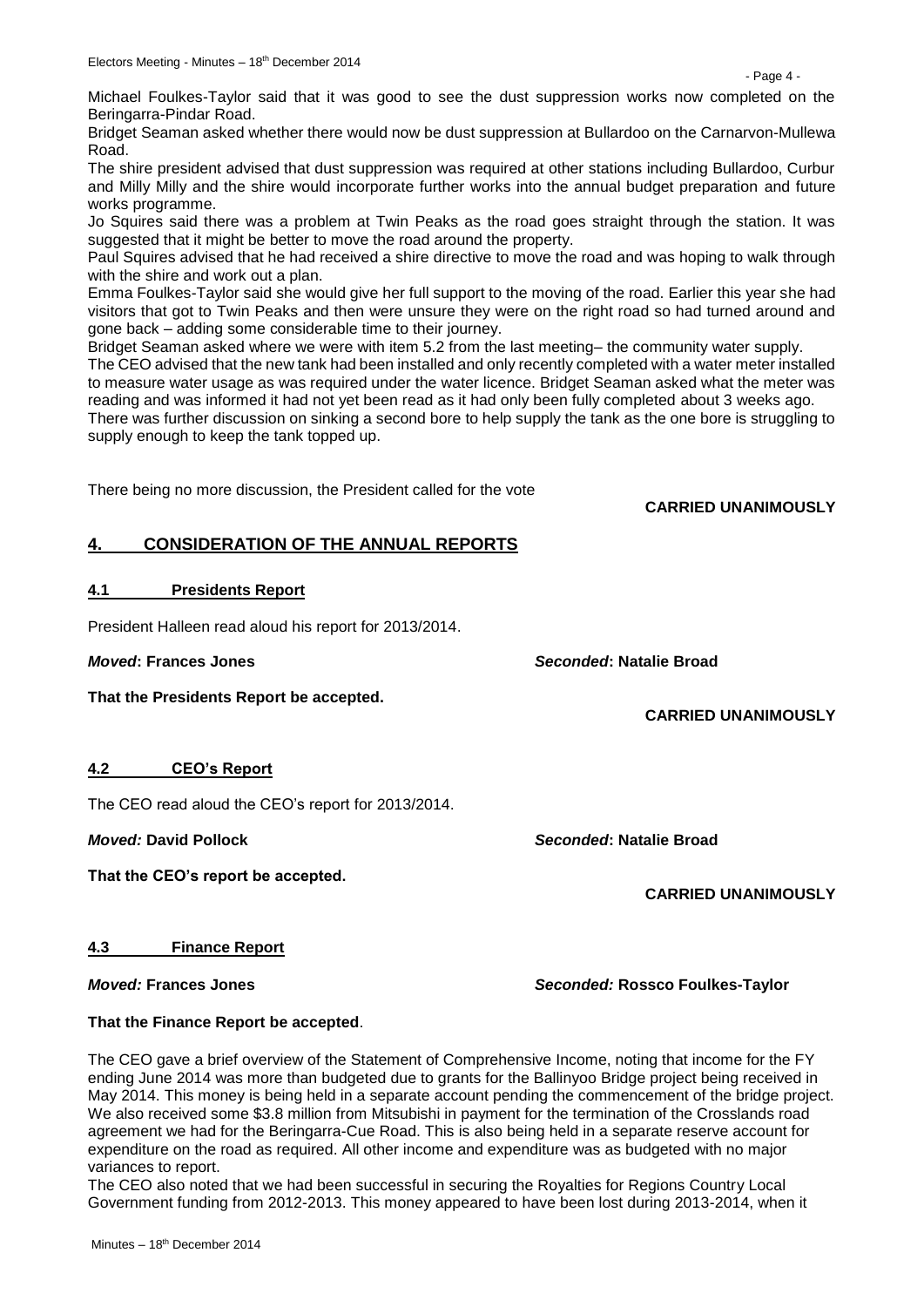was due to be paid but a state budget review had seen it re-instated and the monies were received in July 2014. This has seen us able to re-introduce the laundry and accommodation units at the Murchison Oasis Roadhouse and Caravan Park and the synthetic lawn bowling rink at the Murchison Sports Club. Both of which projects should be completed in March-April of 2015.

Dave Pollock asked how much the Ballinyoo bridge project was and how much the shire was having to contribute.

The CEO advised the total budget was \$5.5 million. This was being funded by:-

| Royalties for Regions - MWIP         |   | \$3,500,000 |
|--------------------------------------|---|-------------|
| CLGF Regional Component 2012/2013    |   | \$771,875   |
| Roads 2 Recovery - Bridges 2014/2015 |   | \$500,000   |
| Shire - Roads 2 Recovery 2013/2014   |   | \$382,580   |
| Shire - Roads 2 Recovery 2014/2015   |   | \$271,875   |
| Shire - Own Funds 2014/2015          | S | 73,670      |

All funds have been secured. The geotechnical investigation has been completed, as has the full design and specifications. BG& E are currently preparing the tender documentation and we should have the tender advertised before the end of the year.

There being no further discussion, the President called for the vote.

#### **CARRIED UNANIMOUSLY**

## <span id="page-4-0"></span>**4.4 Auditor's Report**

The CEO read aloud the Auditors Report

#### *Moved:* **Miles Williams** *Seconded***: Michael Foulkes-Taylor**

#### **That the Auditors Report be received.**

Rossco Foulkes-Taylor said it was good the auditor's report contained nothing to report but it was very wordy and he wanted to ask for confirmation that all CCC matters had been finalised and there were no ongoing issues.

The CEO confirmed that all aspects of the previous investigation have been completed and there is nothing pending.

Bridget Seaman asked whether any of the misappropriated monies had been repaid by the former CEO and if so how much. The CEO advised that no monies had been repaid, however the shire had been able to settle a claim with their insurances for an amount of \$40,689.74 being the actual amount the conviction was for and a further \$42,040.40 towards costs incurred by the shire in carrying out a forensic audit at the time.

There being no further discussion the President called for the vote.

## **CARRIED UNANIMOUSLY**

# <span id="page-4-1"></span>**5. GENERAL BUSINESS**

## <span id="page-4-2"></span>**5.1 Shire Tourism – Branding**

Last year Dave Pollock had brought up a comment about updating our tourism branding. David said that he had spoken on behalf of Frances last year but as she was here this year he would pass this onto her. Frances said that she knows the shire has been working collaboratively with surrounding shires to develop a tourism strategy and feels that this is progressing at last.

The CEO confirmed that tourism had never been off the agenda, but it had taken longer to secure funding and develop the strategy than anticipated. In the end we had been able to work in with the MWDC and their tourism blue print for the mid west and get a strategy for the eight shires of the Gascoyne Murchison Region. This will now demonstrate that we will look towards this document as an informing document when planning tourism related projects. In addition it provides a tangible commitment towards regional cooperation for the implementation of the Strategy.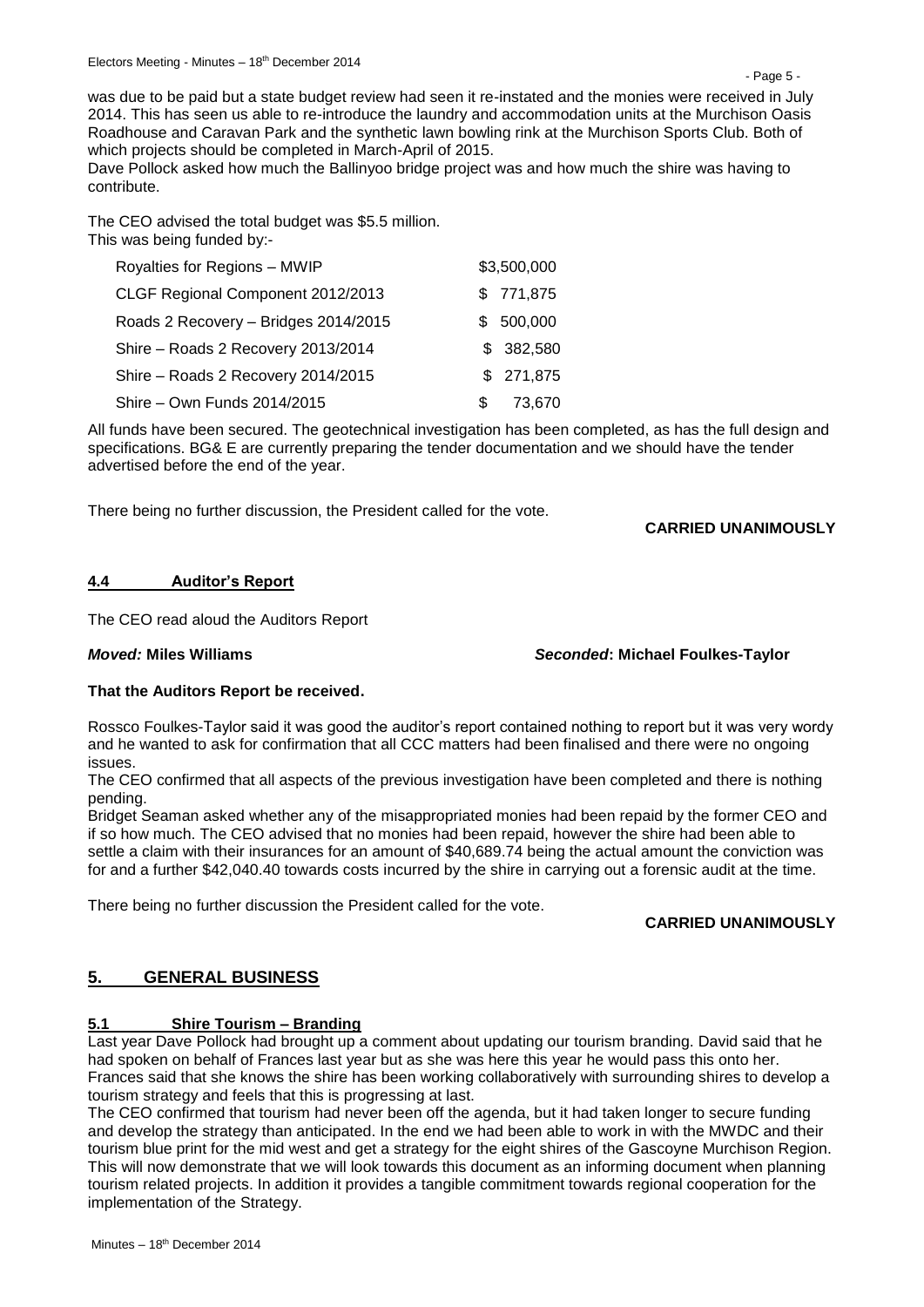<span id="page-5-0"></span>Jo Squires raised the issue of an Anzac Centennial function and asked where we were with plans for an improved remembrance garden/memorial.

The CEO confirmed that a grant application had been submitted under the Anzac Centennial Local Grants round back in April and despite chasing the application several times we had still not been advised whether the application was successful or not. We are making contingency plans in case the grant is not forthcoming and some large monolith stones have been brought to the settlement ready for the new area. It was also planned to have a cricket match on the day as we had been unable to have the usual Christmas match and there would be some funds available from the shire to assist with the function.

# <span id="page-5-1"></span>**5.3 Station Roads**

Natalie Broad said that something needs to be done at Milly Milly station – they have a similar problem as Twin Peaks with the road running close to the homestead. There are signs up asking people to slow down but they are largely ignored and there are children and horses around that could be injured. The shire needs to look at diverting the road there or putting in speed bumps.

Rossco Foulkes-Taylor said that sometimes it could be easier for the station owner to push a new track through on their property as any new roads or alterations to roads by the shire have to address native title issues and road re-alignment compliance.

Paul Squires said that in principal that was OK but if it is a private road then any problems such as accidents that occur, could be the responsibility of the station owner.

The CEO said that the gazetted roads also have to be within the road reserves or there could be further issues.

# <span id="page-5-2"></span>**5.4 Contractors**

Emma Foulkes-Taylor raised the issue that a couple of months ago we had a situation where Squires Resources was working for Lacy Contracting on road works in the Cue Shire, whilst the Murchison Shire were employing Lacy Contracting to carry out flood damage works in our shire. The situation seemed crazy. The CEO advised that tenders had to be called for the works and the shire had engaged Greenfield Technical Services for this. At the time of awarding the contracts there was a major price difference between the contractors and the shire decided on those contractors that offered best value for money.

Emma Foulkes-Taylor asked if there was a local preference policy to allow us to utilise local contractors. The CEO advised that there was a local preference policy in the Shire of Murchison Policy Manual that allowed up to 15% price difference on small purchases up to \$2,000 and on major contracts allowed a 5% price difference. In the shire's actual Purchasing Policy there is not a local preference stipulated.

# <span id="page-5-3"></span>**5.5 Tender for Flood Damage Work**

Bridget Seaman asked why the two tenders called for flood damage works had been different. Tender GTS MU 6.2014 had included a reference to Local Preference and Local Purchasing Policy whereas Tender GTS MU 7.2014 did not have this in.

The CEO advised she would clarify this with Greenfields Technical Services who had prepared the tenders on behalf of the shire. It is likely that once we realised that the shire purchasing policy does not have a specific local preference section it was no longer relevant to the tender.

# <span id="page-5-4"></span>**5.6 Wild Dog Bounty**

Reg Seaman wanted to thank the shire for the monies that had been allocated to the Wild Dog Bounty Scheme and for the purchase of meat for baiting.

# <span id="page-5-5"></span>**5.7 Socially Sustainable Projects**

Reg Seaman said he would encourage the shire to look at allocating funds for other socially sustainable projects or we could end up with great roads that lead to nowhere.

Emma Foulkes-Taylor agreed with this and following asked what progress has been made with the proposed project officer.

The CEO said that is still ongoing. She has been obtaining position descriptions from other shires to formulate what we need our role to contain. However until the new unit of housing is completed we do not have any housing available. This should hopefully be resolved soon and we can look at recruiting in the New Year.

Bridget Seaman said she was disappointed that the CEO had not attended the recent LCDC, Concessional Loan Information Session and PGA meeting held on the 11<sup>th</sup> December. She feels it is necessary for our civic leaders to be there to be aware of the situation facing many community members.

The CEO said she had planned on attending but in the end could not due to time constraints. The CEO is aware of the concessional loan scheme and the criteria which make it virtually impossible for anyone within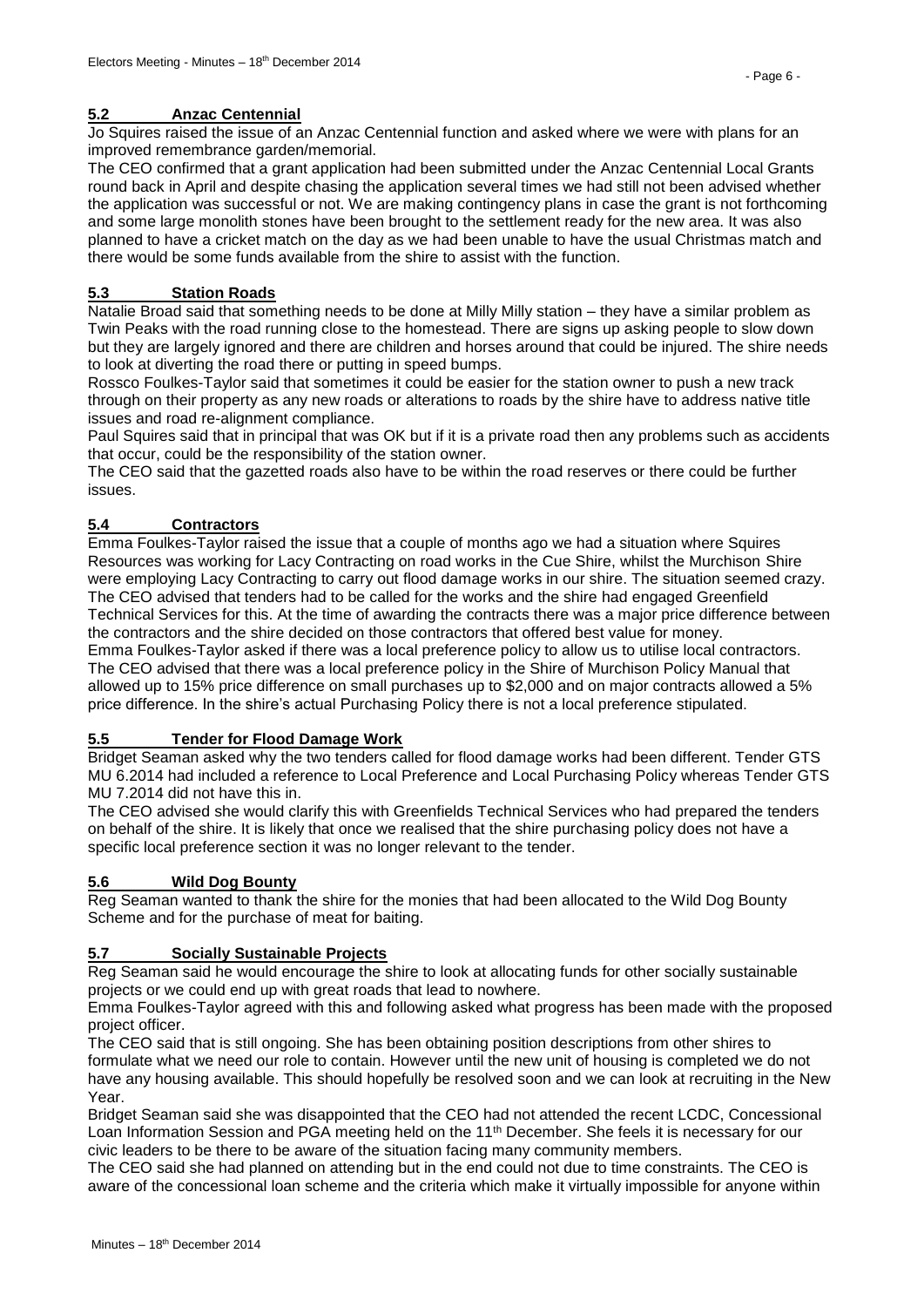the shire of Murchison to be eligible and is acutely aware of the drought conditions and hardship facing many people in the community.

## <span id="page-6-0"></span>**5.8 Litter Signs**

Bridget Seaman said that following the `design an anti-litter poster competition' the shire was going to get road signs made of the winning designs. So far only a few small signs have been put up – are they getting any larger ones? The CEO confirmed that larger versions have been ordered and will be put up around the shire soon.

## <span id="page-6-1"></span>**5.9 CSIRO**

Rossco Foulkes-Taylor said it was a shame that no one from CSIRO had attended the meeting and asked if they had put in any apologies. President Halleen advised that Brett Hiscock had been unable to attend as he was flying home but he said that they want to be involved with the community and would try to attend meetings in the future.

# <span id="page-6-2"></span>**5.10 Agendas & Minutes**

Bridget Seaman asked whether the agenda and minutes could be circulated via community email each month. She knows they are available on the website but feels that circulating them via email might remind people and encourage them to attend.

President Halleen said this could be done and will start from the February meeting.

# <span id="page-6-3"></span>**5.11 Astrofest**

Emma Foulkes-Taylor asked what was happening with the Astrofest.

The CEO advised that Priscilla Clayton who used to work for CSIRO and did a lot of the organising and administration is no longer at Geraldton – her position has been made redundant. On Monday the CEO was contacted by CSIRO to advise that the new contact person for the Astrofest would be Rob Hollow the CSIRO Astronomy and Space Science Educational Outreach Officer. However I don't know if they actually realise how much Priscilla did and if they will be able to provide the same level of hands on support.

We will need to call a meeting of the Astrofest committee early in the New Year to discuss the situation.

# <span id="page-6-4"></span>**5.12 Cemetery and Remembrance Walk**

Natalie Broad said that it was good to see the grant money back to allow the laundry, accommodation and bowls projects to proceed and asked if any of the money was going to complete the cemetery.

The CEO advised that the grant had not been allocated towards the works at the cemetery, however there was an allocation of \$10,000 in the 2014/2015 budget to cover this.

Paul Squires said that once the cemetery was completed it would come under the Settlement Building Working Group which has been set up to oversee municipal buildings in the settlement. This would save having to have a separate cemetery working group.

Paul then asked for people to let the shire know additional names for the remembrance walk. Please send in names of any one you would like to see a plaque for to the shire.

# <span id="page-6-5"></span>**5.13 Spiders**

Rossco Foulkes-Taylor said that if any one contacts the shire who is interested in spiders we should let them know that there are lots of trap door spiders at the cemetery. He had recently been at the cemetery and there must have been well over 150 throughout the grounds.

## <span id="page-6-6"></span> $5.14$

Bridget Seaman said that in the Annual Report on page 13 there is reference to the Shire's Freedom of Information Statement. The statement needs to be amended as when she recently used it there was a problem with the review process.

The CEO advised the FOI statement is being reviewed but the section in the Annual Report is correct as it only refers people to the information.

## <span id="page-6-7"></span>**5.15 PGA**

Rossco Foulkes-Taylor asked - is the Shire aware if new native title requirements are triggered by handing back old roads to the pastoralist or the state?"

The CEO was not sure if the changing of roads would affect the native title aspect of pastoral leases. Obviously any new alignments have to be cleared by the relevant native title party as part of the process and with the recent confirmation of the alteration of the Carnarvon-Mullewa Road the CEO has been informed by the Department of Lands that the proposed road closure won't be amalgamated into adjoining pastoral lease land – it will become UCL/Closed Road.